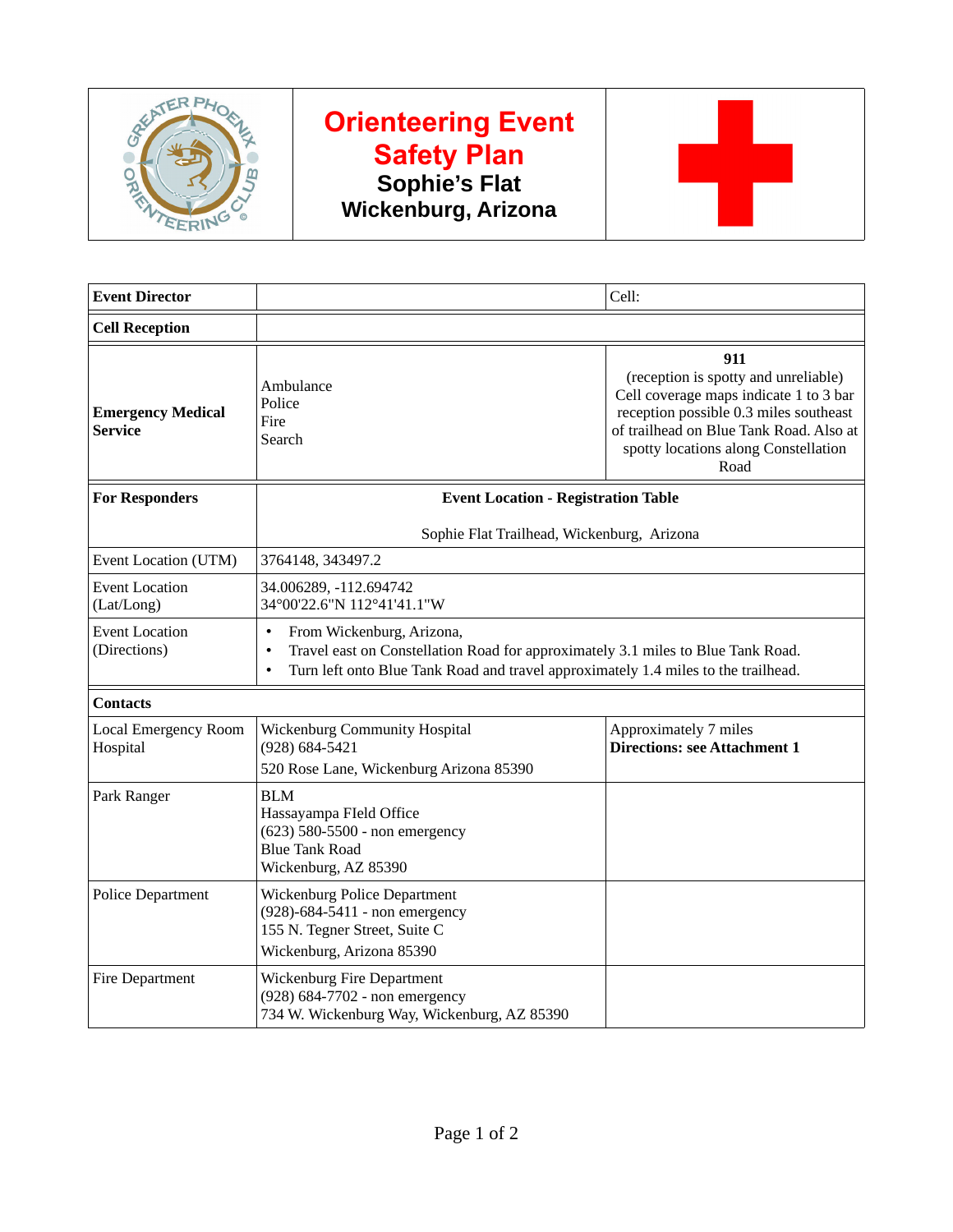

# **Orienteering Event Safety Plan Sophie's Flat Wickenburg, Arizona**



**Attachment 1 Map to Local Emergency Hospital**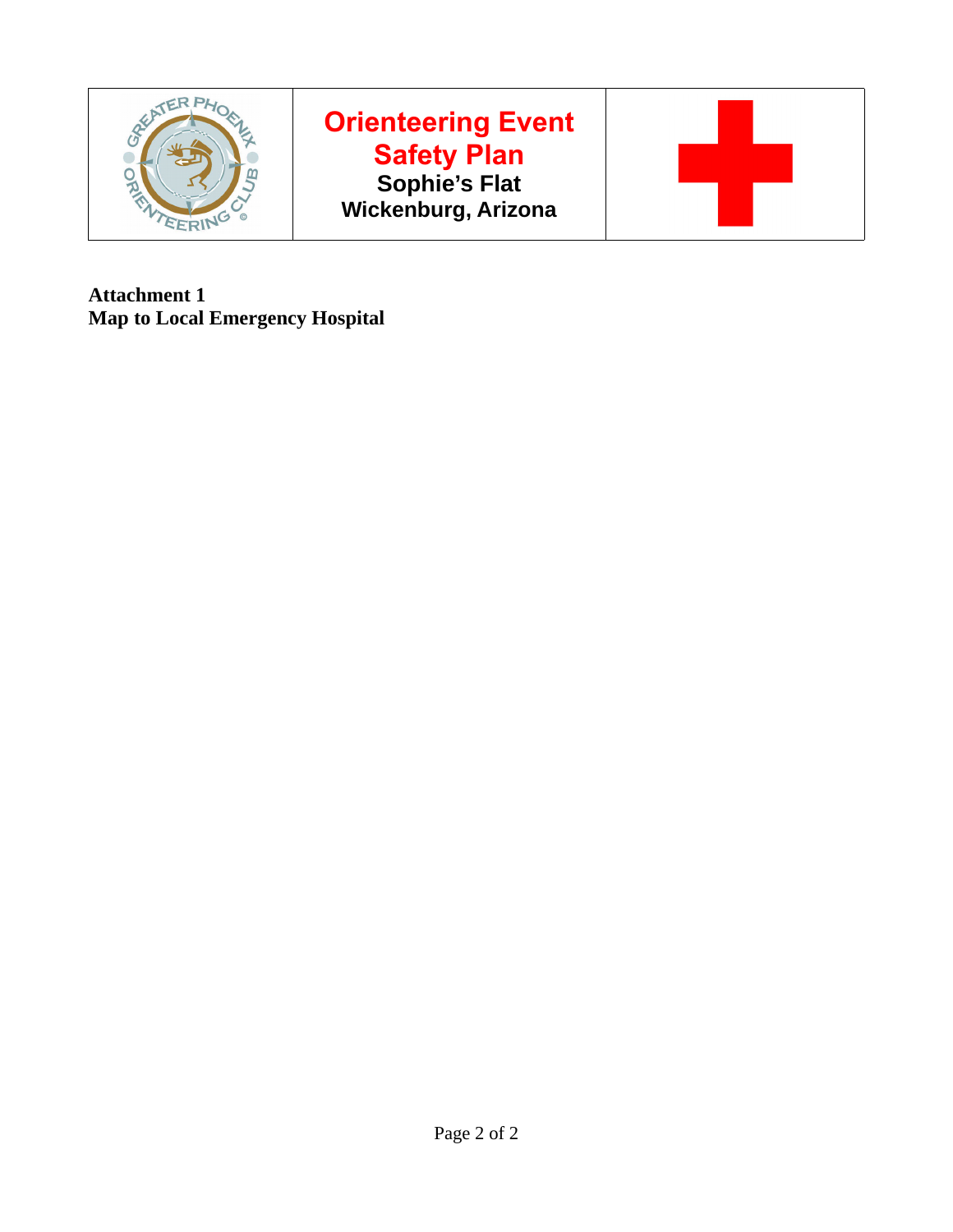#### Sophie's Flat Trailhead, Wickenburg, AZ to Drive 6.7 miles, 17 min Google Maps Wickenburg Community Hospital



## Sophie's Flat Trailhead

Wickenburg, AZ 85390

|   |    | Take Constellation Rd to E Center/E Wickenburg Way in Wickenburg |                   |
|---|----|------------------------------------------------------------------|-------------------|
|   |    |                                                                  | 13 min (4.5 mi)   |
|   |    | 1. Head southeast on Blue Tank Rd toward Constellation Rd        | $1.4 \text{ mi}$  |
|   |    | 2. Slight right onto Constellation Rd                            |                   |
|   |    |                                                                  | 2.9 <sub>mi</sub> |
|   |    | 3. Slight left onto El Recreo Dr                                 | $0.3 \text{ mi}$  |
|   |    | Take US-93 and N Tegner St to Rose Ln                            | 4 min (2.0 mi)    |
| r |    | 4. Turn right onto E Center/E Wickenburg Way                     |                   |
|   | 5. | Slight right toward US-93                                        | $0.2$ mi          |
|   |    |                                                                  | 387 ft            |